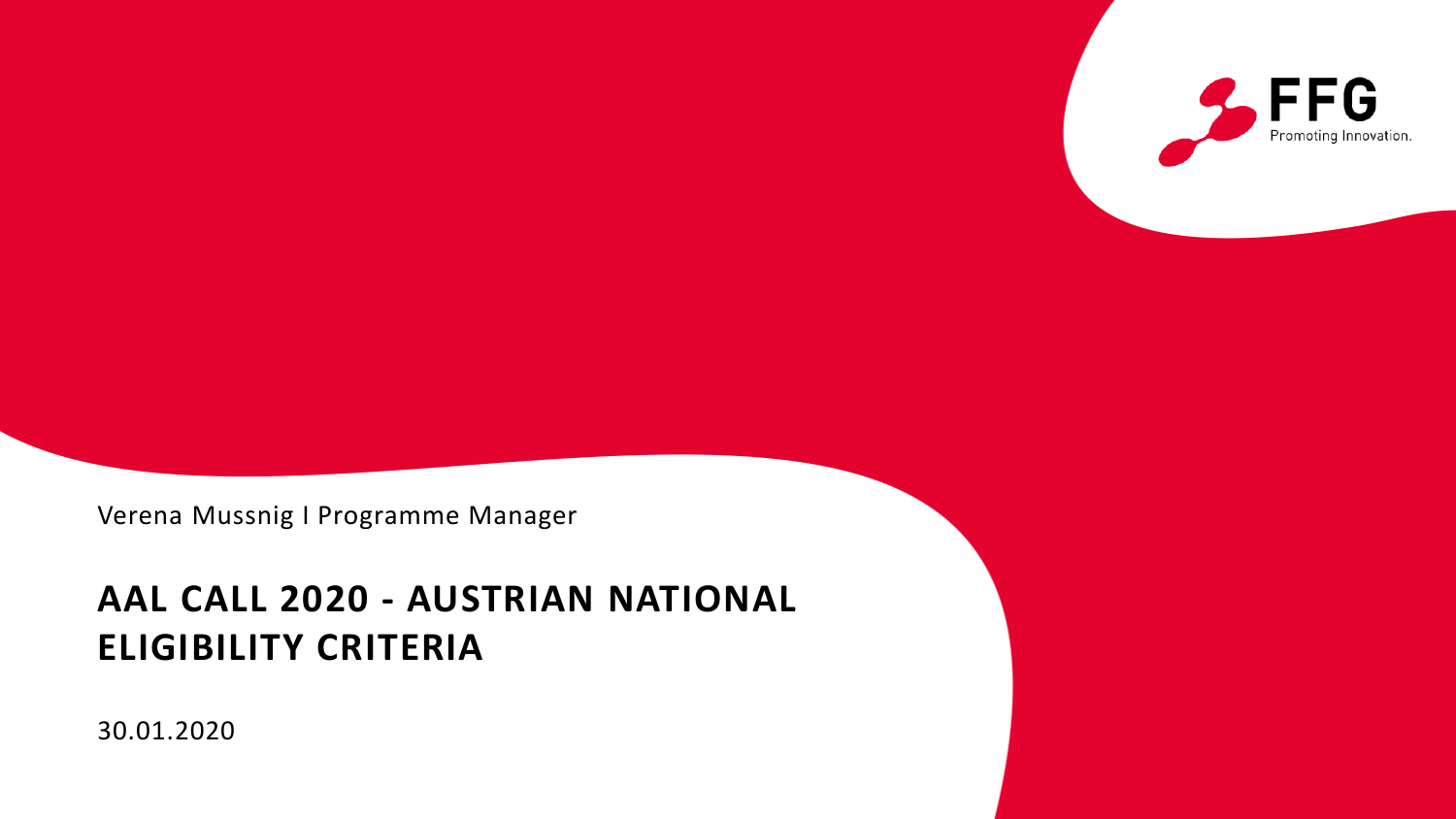



#### National Budget: EUR 1.2 Mio

#### Types of projects funded:

- Collaborative Projects
- Small Collaborative Projects

Source and Copyright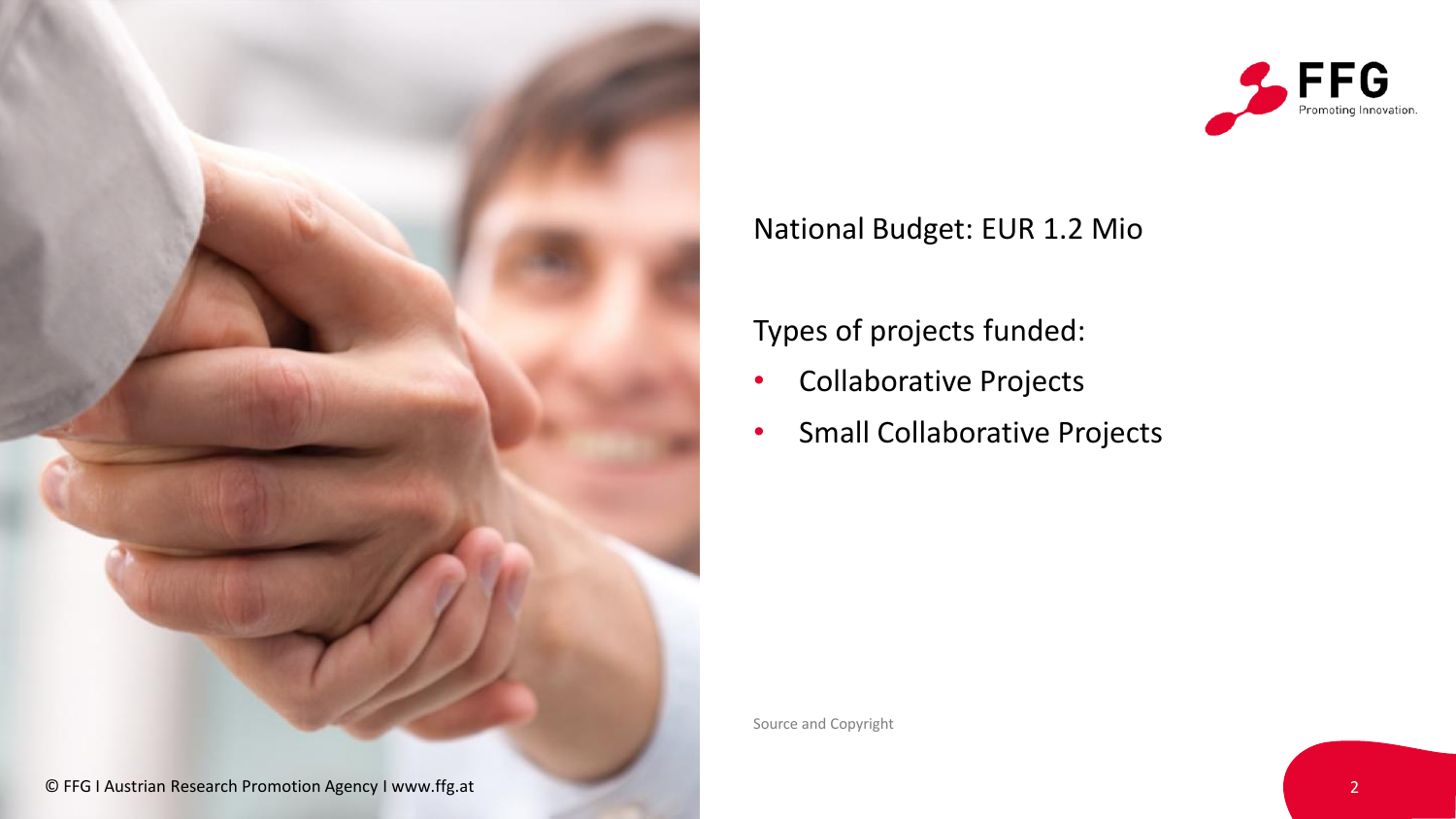## **ENTITIES ELIGIBLE FOR FUNDING**

- Companies of any legal form, including
	- Local authorities and autonomous bodies (Note: Activities of local authorities falling within their statutory mandate are not eligible for funding)
	- Non-profit making organisations such as NPOs/"Daseinsvorsorger"/ secondary and tertiary end-user organisations
- Institutions of research and knowledge dissemination
	- Universities
	- Universities of applied sciences
	- Non-university research institutions
	- Technology transfer institutions, innovation agents and other researchoriented organisations such as associations with a relevant purpose

In AAL consortia, secondary end-users organisations (eg. Daseinsvorsorger) and municipalities are primarily relevant when contributing with commercial activities (eg as provider of care).

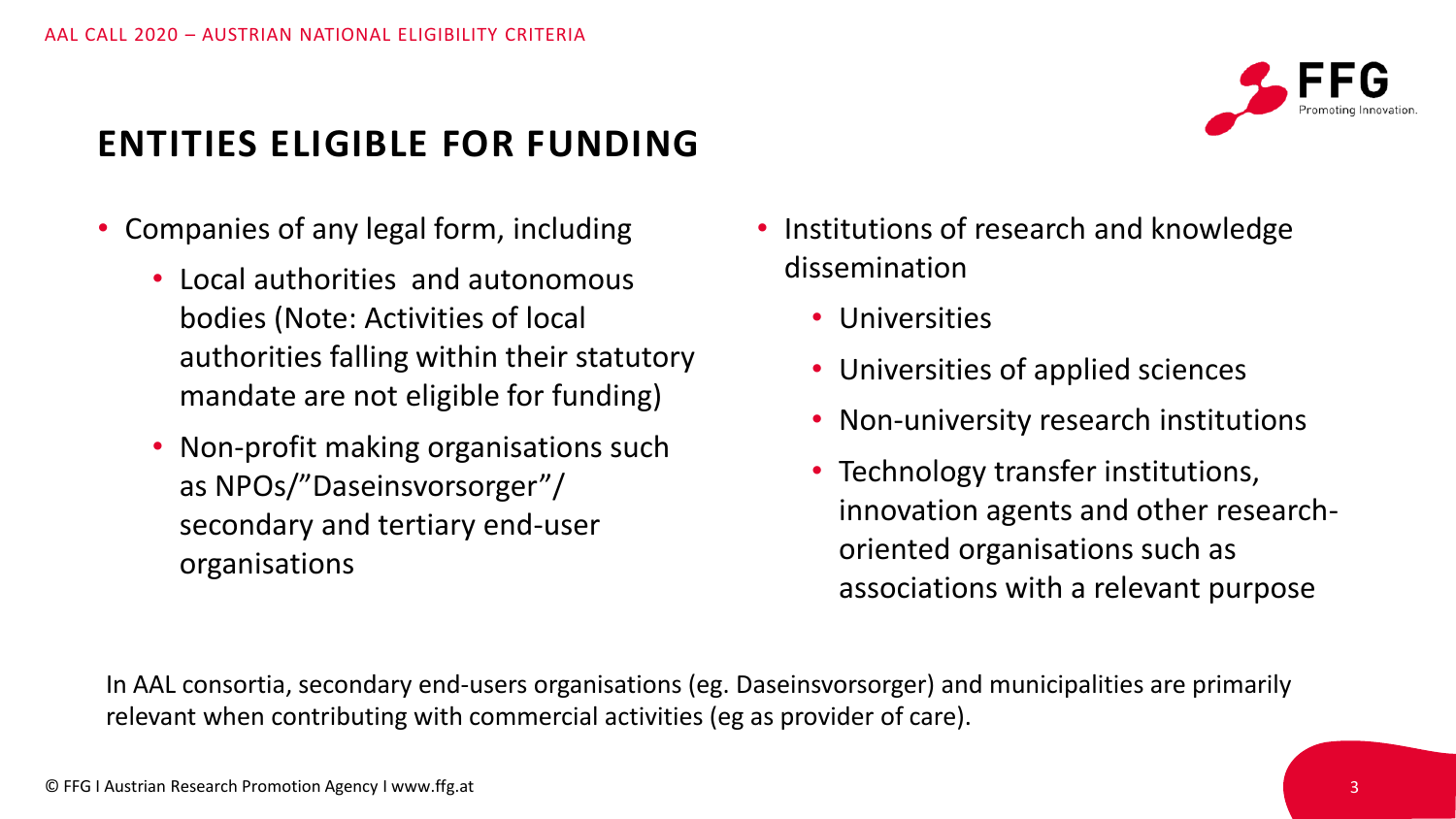

### **FUNDING RATES**

| <b>SMALL</b><br><b>ENTERPRISES</b> | <b>MEDIUM</b><br><b>ENTERPRISES</b> | <b>LARGE</b><br><b>ENTERPRISES</b> | <b>INSTITUTIONS OF</b><br><b>RESEARCH AND</b><br><b>KNOWLEDGE</b><br><b>DISSEMINATION</b> |
|------------------------------------|-------------------------------------|------------------------------------|-------------------------------------------------------------------------------------------|
| 60 %                               | 50%                                 | 40 %                               | 75%                                                                                       |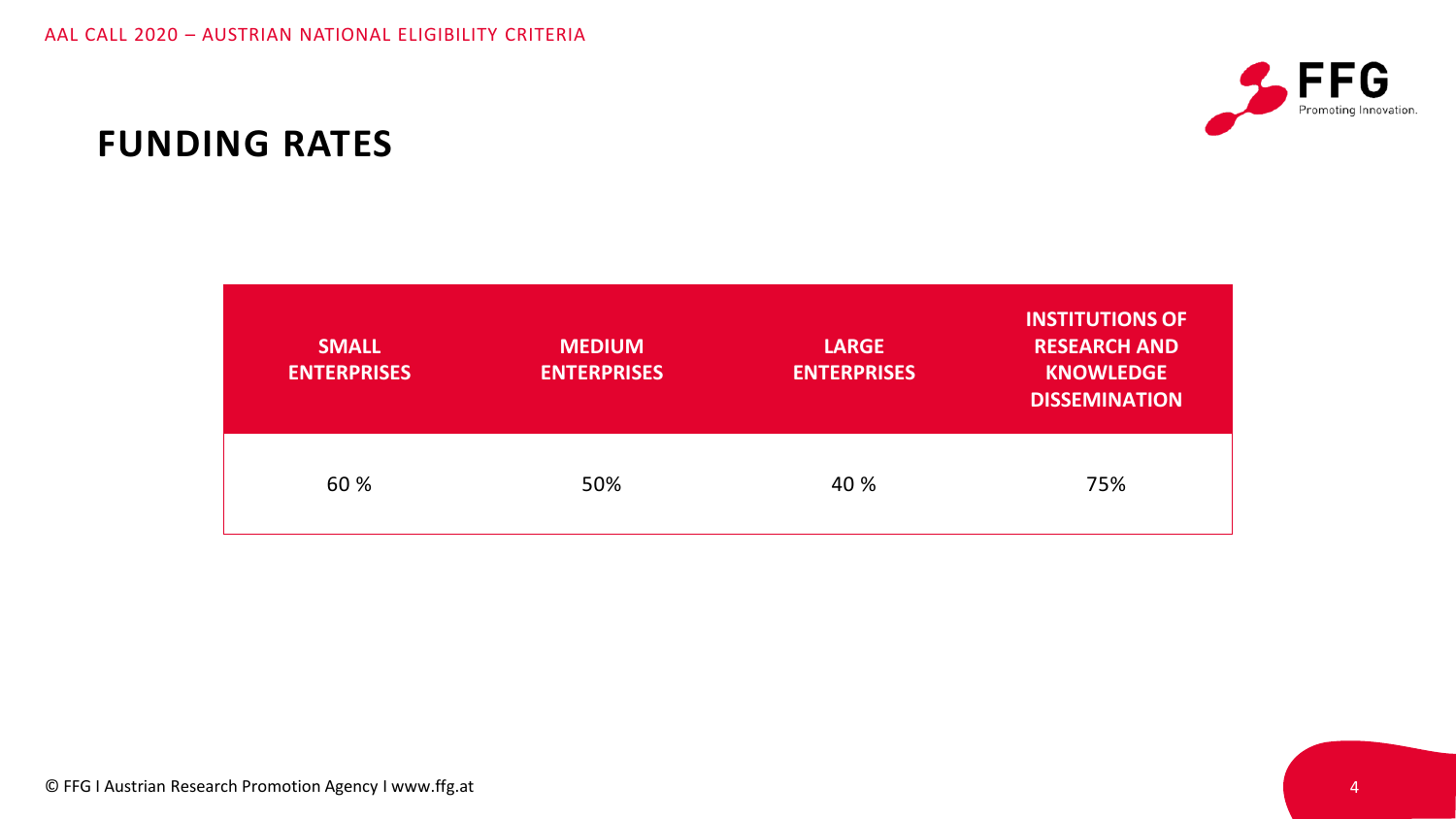



#### **Eligible costs**

- personnel costs
- costs of infrastructure use
- costs of materials
- third-party costs
- travel costs

COST ELIGIBILITY IN FFG PROJECTS (Version 2.1) [www.ffg.at/recht-finanzen/kostenleitfaden/](http://www.ffg.at/recht-finanzen/kostenleitfaden/version-21)  version-21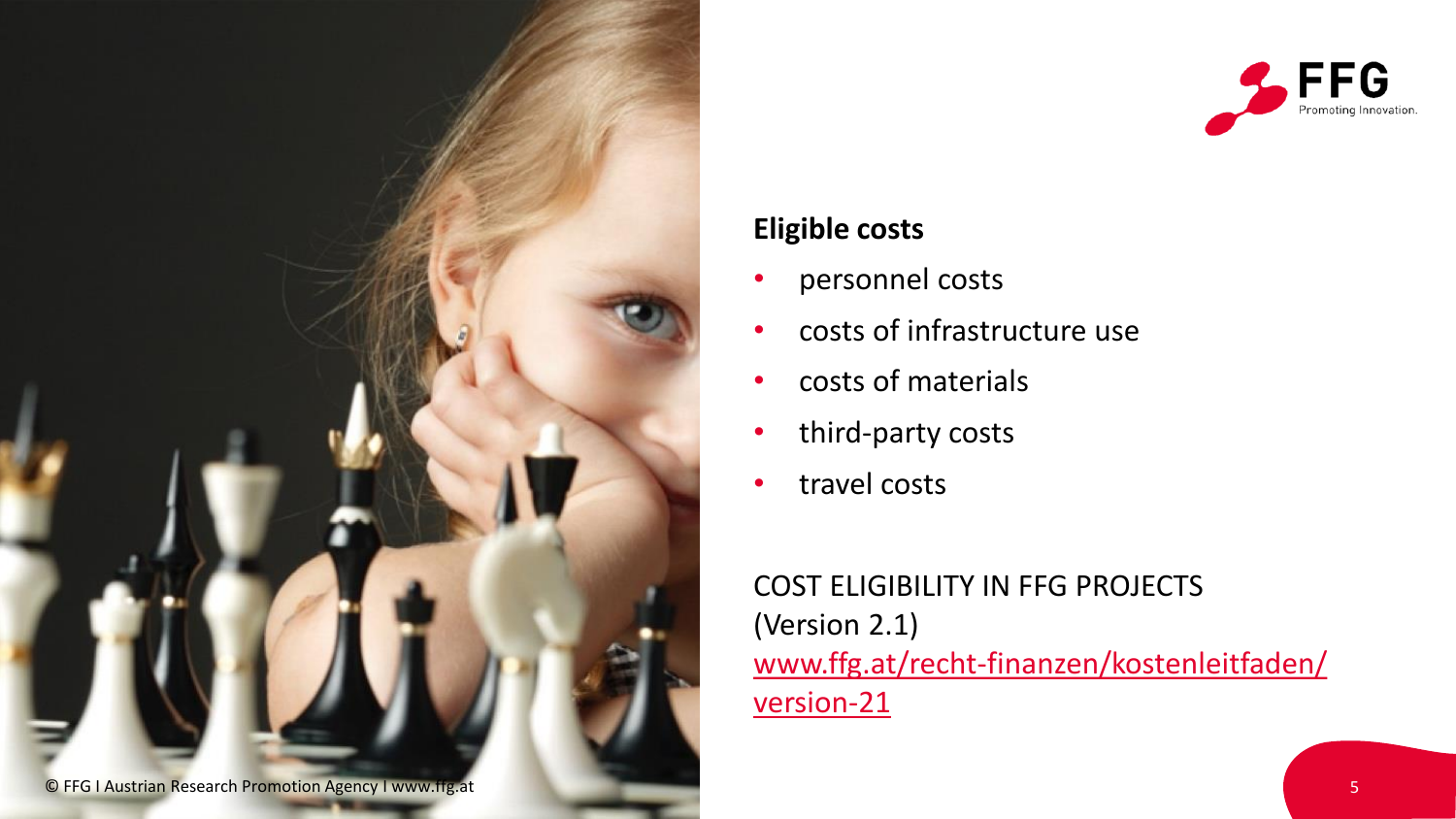

## **APPLICATION OF AUSTRIAN PARTNERS**

Each Austrian partner has to register at the eCall system of the FFG at [https://ecall.ffg.at](https://ecall.ffg.at/)

Information needed in the eCall:

- Master data
- Project manager: contact person for FFG within organisation
- Information on the planned costs

Additional information for companies:

- Upload of the balance sheets of the last two years NOTE: FFG experts will check the financial potential (credit rating and liquidity) of the participating enterprises.
- Declaration of SME Status for associations and sole traders

#### Submission within the deadline necessary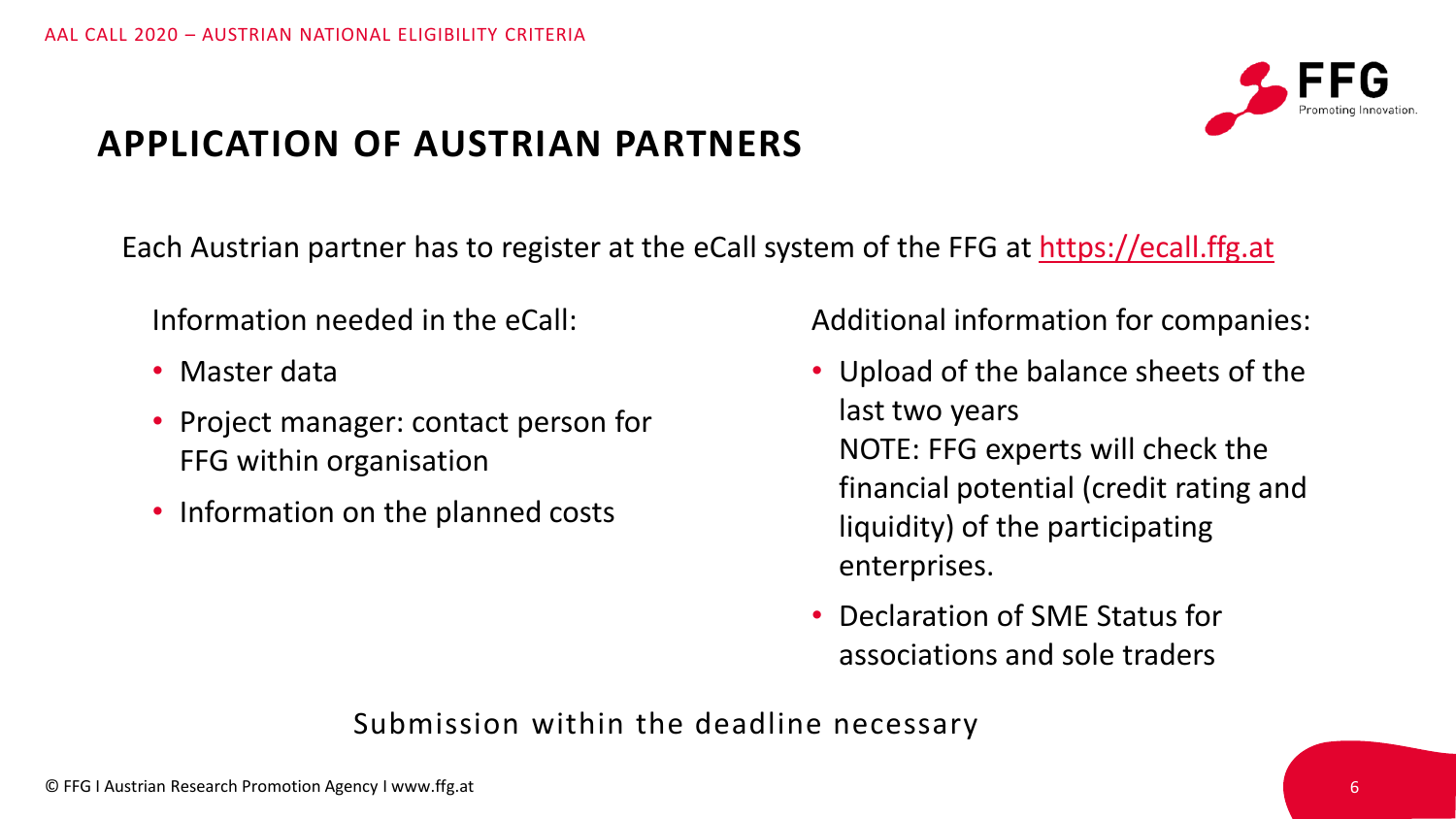

#### **AUSTRIAN NATIONAL ELIGIBILITY CRITERIA**

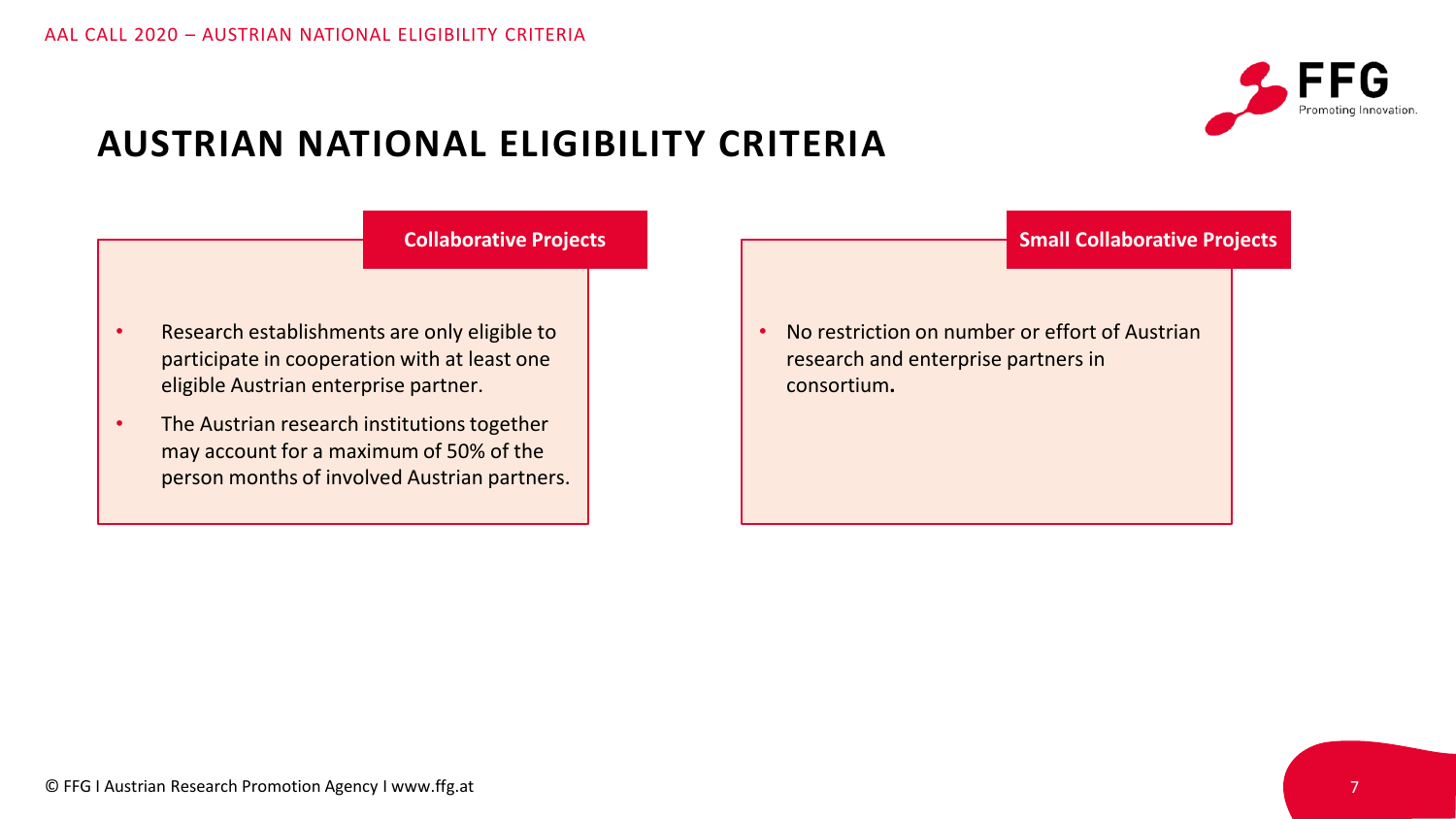

## **CONTACT PERSONS AT FFG**

Gerda Geyer

T +43 (0) 5 77 55 – 4205

gerda.geyer@ffg.at

Verena Mussnig

T +43 (0) 5 77 55 – 5135 verena.mussnig@ffg.at